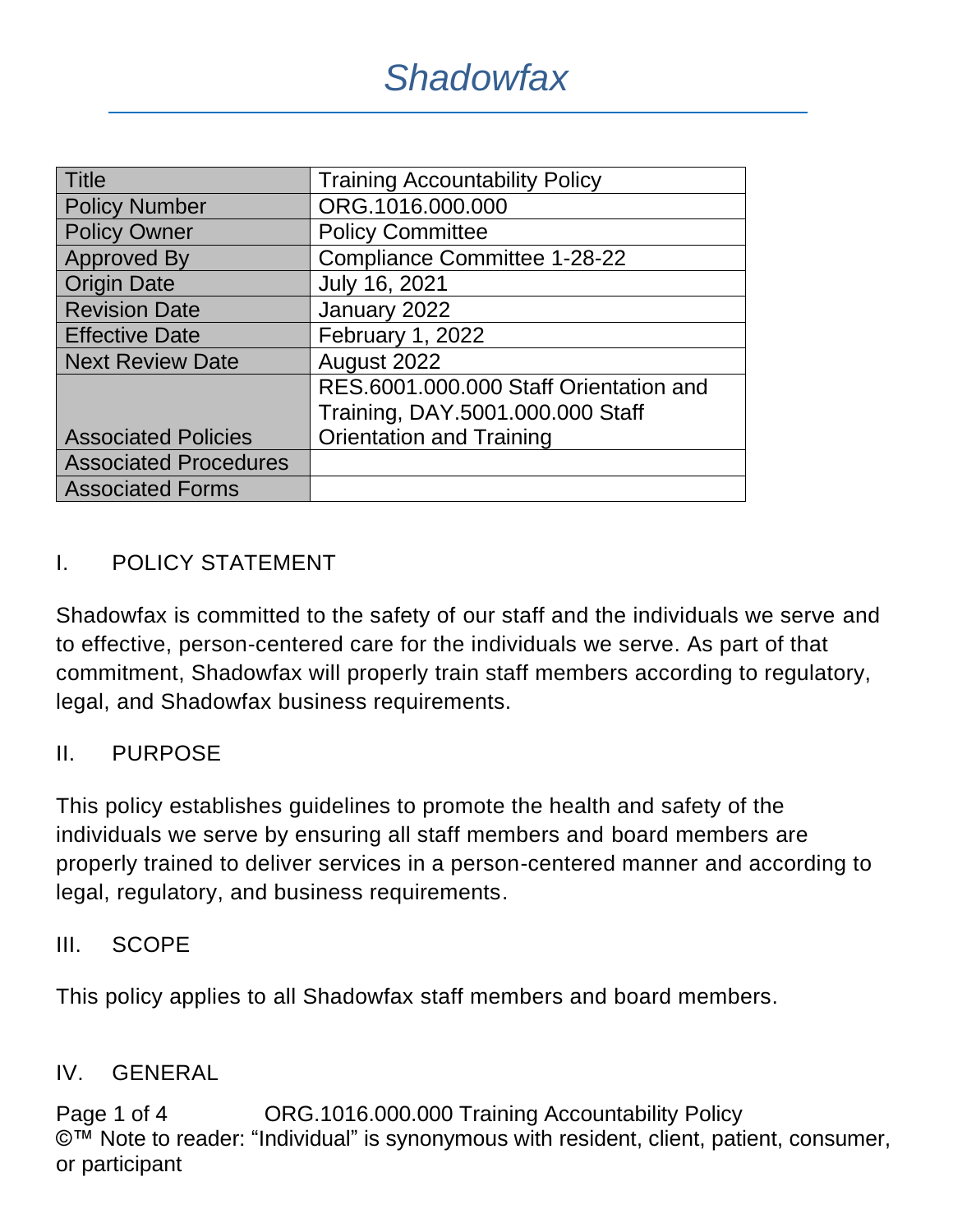# *Shadowfax*

This policy is based on the standards set by PA Code Title 55 Chapter 6100, 6400, 2380, 2390, 52, 6 Pa. Code Chapter 11 (relating to Older Adult Daily Living Centers), statutes and regulations.

## V. POLICY

### Requirements

All staff members and board members must complete required, applicable training in a timely manner to maintain compliance with laws, regulatory and licensing requirements, and Shadowfax business requirements, and to provide appropriate, direct, person-centered care for individuals. The type and frequency of training may differ based on each staff member's role and level of responsibility.

All Shadowfax departments will create and maintain appropriate additional training policies and procedures to ensure their staff members and board members are trained to the laws, regulatory and licensing requirements, and Shadowfax business requirements applicable to their department.

### Accountability Process

Shadowfax will maintain an accountability and compliance process via the Corporation's Learning Management System (LMS). Shadowfax's Training Manager is responsible for the training compliance process and use of the LMS. Shadowfax's Information Technology (IT) department is responsible for maintaining the LMS software, and ensuring it is appropriately available to staff members.

Shadowfax's supervisors are responsible to ensure all staff members and board members receive required training in a timely manner including, but not limited to:

- Setting training requirements and appropriate training deadlines
- Monitoring staff members' and board members' progress toward successful training completion
- Providing support for staff members and board members to complete training
- Meeting with staff members and board members when needed to ensure successful training completion

Page 2 of 4 ORG.1016.000.000 Training Accountability Policy ©™ Note to reader: "Individual" is synonymous with resident, client, patient, consumer, or participant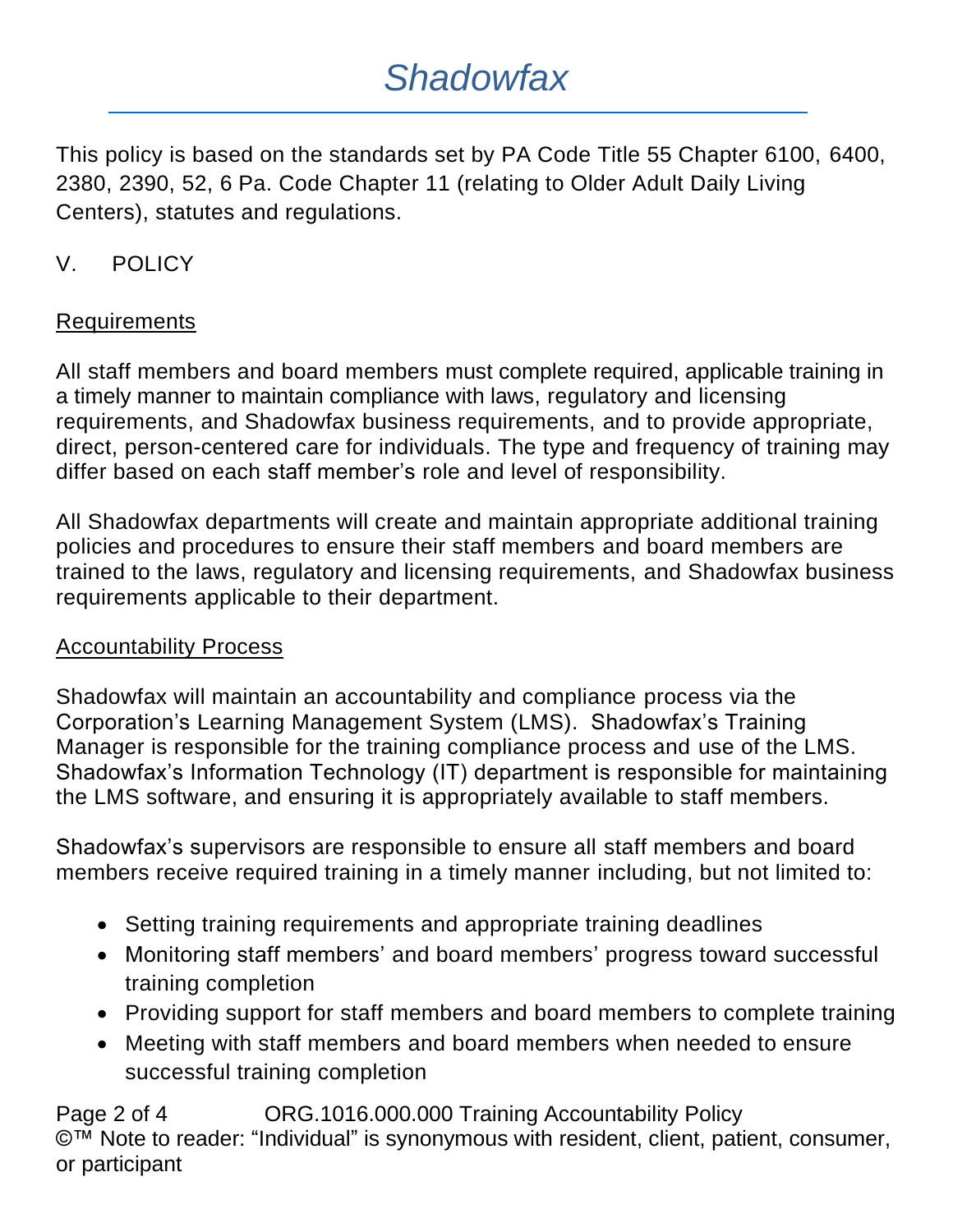## *Shadowfax*

Staff members and board members are responsible for registering for and completing required training within set timelines and working with their supervisor and/or the Training Manager to resolve any training-related issues. Staff members are encouraged to sign up for in-person training prior to the last available class before their due dates.

### **Discipline**

Active staff members and board members who do not register for and complete required training on time will receive discipline.

## A. Non-Regulatory Required Training:

Staff members and board members who are non-compliant with training will be placed on a 30-day probation period to complete the required training. A staff member may receive additional discipline, up to and including termination of employment, if the staff member makes no reasonable effort to complete required training during the 30-day probation period. A volunteer may receive additional discipline, up to and including termination of their relationship with Shadowfax, if the volunteer makes no reasonable effort to complete required training during the 30-day probation period

## B. Regulatory-Required Training:

Staff members who are non-compliant for training will be placed on a 30-day probation period and will be required to complete the training as soon as possible as specified by their supervisor in the staff member's training plan. Staff members who are non-compliant with regulatory-compliant trainings such as CPR/First Aid and Fire Safety may not be permitted to work, except for completing training, until compliant. A staff member may receive additional discipline, up to and including termination of employment, if the staff member makes no reasonable effort to complete required training as specified by their supervisor in the staff member's training plan.

## C. Supervisor Responsibilities:

Page 3 of 4 ORG.1016.000.000 Training Accountability Policy ©™ Note to reader: "Individual" is synonymous with resident, client, patient, consumer, or participant